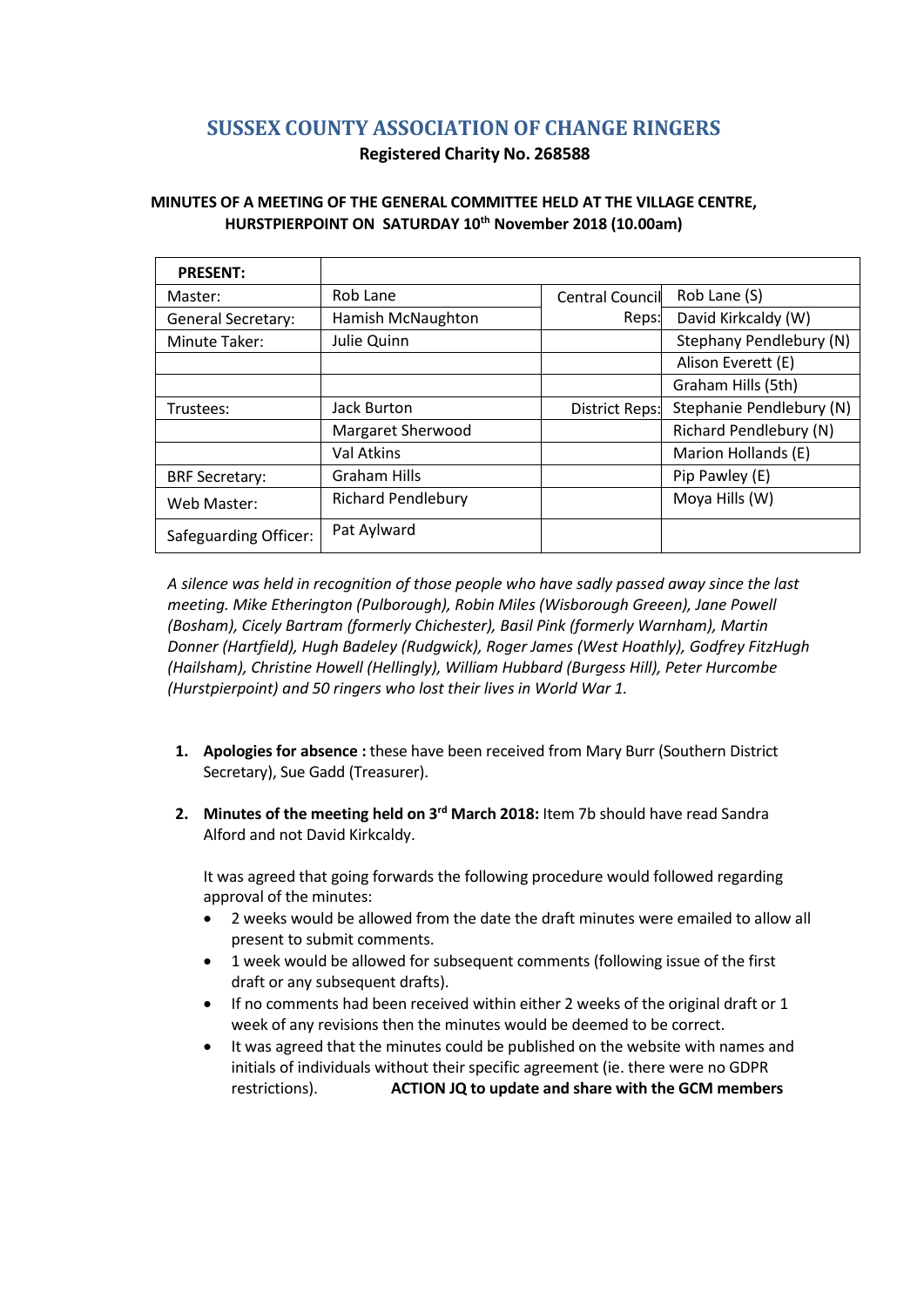- **3. Matters arising** : the following matters were arising: Moya Hills Secretary West confirmed the badges had been purchased and distributed, they are available from District Secretaries for £1.
- **4. Financial Statement (including BRF) :** A financial statement was distributed prior to the meeting. It was agreed that this was a very comprehensive report and there were no further comments.
	- (a) *Issues Raised from the Report* PP volunteered to help with charitable status. **ACTION : SG to contact PP**
	- (b) *Personal Injury Insurance* It was noted that only personal accident is covered within this insurance policy. There was a discussion regarding the cost of the insurance and the level of cover in the event of an accident. It was generally agreed that whilst some form of insurance does add value, that the current policy is should be reviewed. The following points should be considered in the review:
		- Ringers are covered if visiting a church which is NOT their home tower.
		- An increase in the upper age limit and also younger members. **ACTION : SG to review the policy**

Currently there is nothing published on the website, it was agreed that the current policy should be published.

**ACTION : RP to check that the policy is current prior to publishing** (c) *Charitable Status* - As part of a review of the insurance policies, SG has looked into the charitable status of the Association and the liability of the Trustees. In order to structure the pros and cons of various options, HMcN has created a draft SWOT analysis which was circulated prior to the meeting. This document is being used to collect ideas and assess each option prior to deciding on a final course of action. There was a discussion where other benefits of being a registered charity were tabled including the ability to get discount from 3rd party suppliers such as Microsoft and gmail.

**ACTION : ALL send any comments / items to be added to HMcN**

# **5. Updates**

- (a) *BRF* 4 grants have been offered to the following churches this year which are Eastbourne, Angmering (awaiting approval of scheme), Findon (currently raising money) and Lindfield (delay due to building work)
- (b) *Safeguarding* nothing to report
- (c) *Administration*
	- i. The Library is somewhat of a white elephant, apart from Sussex records and magazines (much of which is now online). It was noted that the Worcester & Districts librarian has persuaded their association to cautiously dispose of items in their library to the places that would appreciate the rare items (e.g. CC library, Taylors Museum and well know collectors).

**ACTION : SB to ascertain response to disposing of W&D library.**

ii. Membership Database **-** The membership database has been moved to a new secure server, JS & RP are currently investigating how new members can join electronically (the process would remain the same ie. A proposer and seconder would still be required however it would be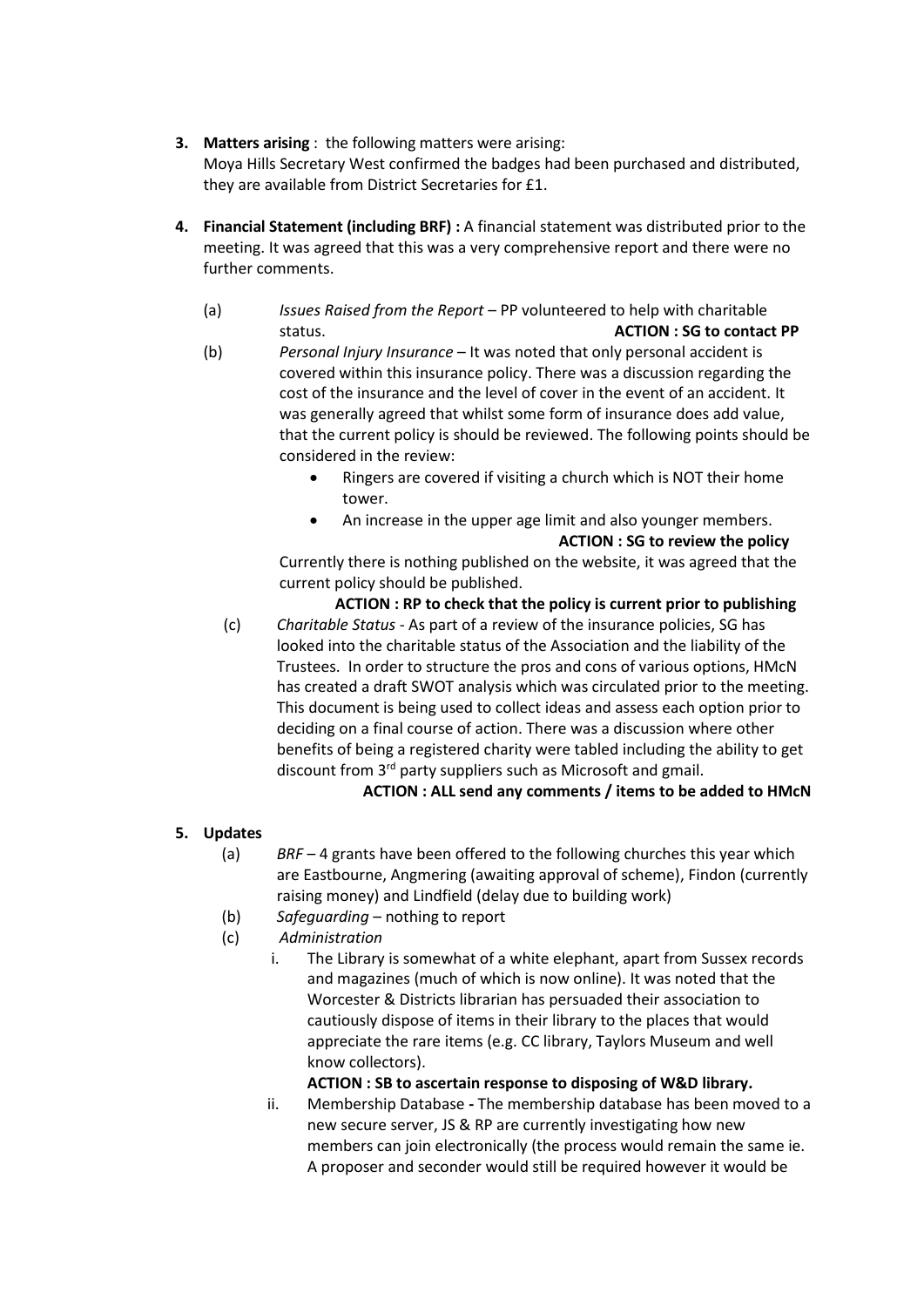electronic).

- *(d) Communications & Events* 
	- i. Website The new website has received generally positive feedback since its launch this time last year. To further improve the website performance and security, we plan to move the website to a new host in the near future. If this goes well, our ringers will not notice any change! We currently have 12 committee members with accounts to allow editing the online calendar. After the server move, we plan to give a small number of committee members permission to post news items on the website too.

Tower emails: the ["tower@scacr.org"](mailto:tower@scacr.org) emails have been discontinued (July 2018). These tower email accounts had previously forwarded incoming mail directly to the tower correspondents' personal email address. Due to increased email security and anti-spam measures, the delivery of these messages had become unreliable. Despite several changes to our setup, this cannot be fixed.

We are planning to add a "contact this tower" form for each tower on the website. This would send an email directly to the tower correspondent (and possibly captain?) and should avoid most of the anti-spam problems.

The majority of association officers & committee members are now using G-Suite (Gmail for charities) and are unaffected by the mail forwarding issues. It is not feasible to switch the towers to this system. Meeting minutes: the GCM and AGM minutes are now published on the website, but often with a significant delay between the meeting date and the minutes being approved. I propose that all meeting minutes for General, finance & district committees should be posted online shortly after each meeting. These can be marked as "draft" until approved. The committees could approve the minutes by email and avoid the lengthy delays.

*Thanks were given to Richard for the hard work producing the website*

ii. Soundbow There are ongoing issues with distribution and subscriptions, there was no appetite for making this an electronic version.

# *Thanks were to be passed to Kathy for the excellent quality of Soudbow.*

- iii. Events There appears to have been improved communication from district to tower correspondents. If we need a separate .scacr mailbox then this is available and should contact RP, these are a good alternative to publishing personal email addresses which individuals may not want to be published (due to spam risks).
- (e) *Districts*
	- i. Northern had a business meeting  $3<sup>rd</sup> / 4<sup>th</sup>$  November and have a full programme of Saturday events for 2019 which have been proposed and agreed all of these are available on the website calendar. This includes stoolball matches and young ringers outings. Northern Monday training nights have been organized, over the last few years by Neil Dobson and thanks were given for his time doing this. Neil is passing this over to Elaine Farrow for the future.

From January there will be a 12 bell practice at the only 12 Bell Tower in the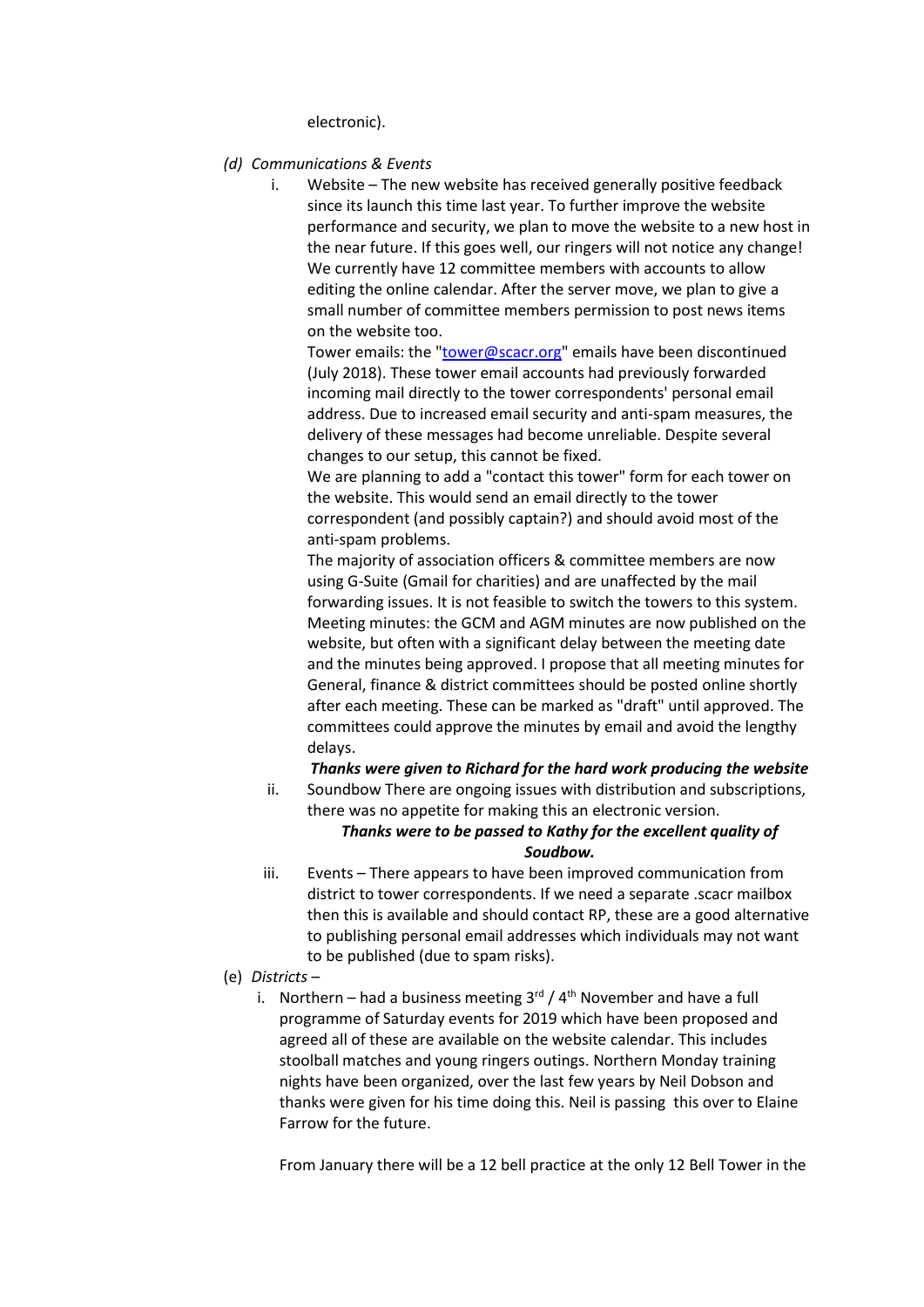Association, which is in the Northern District. Everyone was asked to advertise this event within their district; it was suggested that we should also consider also having a Saturday event on the 5<sup>th</sup> Saturday of each month.

- ii. West Have experienced a successful 2018 with many new members joining. Several new members' mornings have been organized with good attendance. In addition a striking competition and outing have taken place and have been well attended. A full programme of events has been organized for 2019.
- iii. East Have a full programme of events for 2019. Any information for Eastern newsletters should currently go directly to MH. Matthew Jones has agreed to take on the East newsletter from February ADM
- iv. Southern whilst no representative attended it was acknowledged that MB did need some additional assistance. Typically the south use facebook rather than face-to-face meetings to organise events.
- (f) *Central Council*
	- i. "Ringing Remembers Campaign" is recognized as being a great success; it is hoped that we will retain those ringers that have been recruited going forwards.
	- ii. Working Groups these are all progressing, regular reports are issued in Ringing World.
	- iii. ART conference for 2019 will be held in the first week in March in Worcester; the second day has a focus on youth and youth leadership.

# **6. Training & Recruitment**

(a) *Team Leader* - It is recognized that SCACR currently don't have a team leader and that we should recruit for this role. Whilst a number of people have been suggested nobody has yet been appointed.

# **ACTION: ALL to canvass people to volunteer for this role**

**(b)** *Ringing Courses* - It was suggested that the association should have a 2 day ringing course, it was suggested that this should take place in February school half term.

### **ACTION : DK to organise course**

(c) *Buddy Scheme* - It was suggested that we should introduce a buddy scheme to help people practise what they have learnt.

### **7. Future events for 2019**

- *(a) New ringers and their teachers*
	- i. Training events in 2018. Thanks were expressed to EVERYONE that has been involved in training or …..assisting with training during 2018/
	- ii. Ringing Remembers Whilst the official campaign has officially ended, it is just the start of the journey for those people that have been recruited and it was recognized that renewed efforts were needed to retain these new ringers. Marisa Hayes has volunteered to organise an event to get both the new ringers and their teachers together at the end of January.

# **ACTION : Marisa to organise.**

### *A thank you was issued to Marisa for all the hard work.*

(b) *AGM 11 May 2019* – Is being organized by the Eastern District for 2019. The date was confirmed although we are still looking for a venue (ringing lunch-time early afternoon then tea with the meeting in the late afternoon).

#### **ACTION : MH & PP to organise**